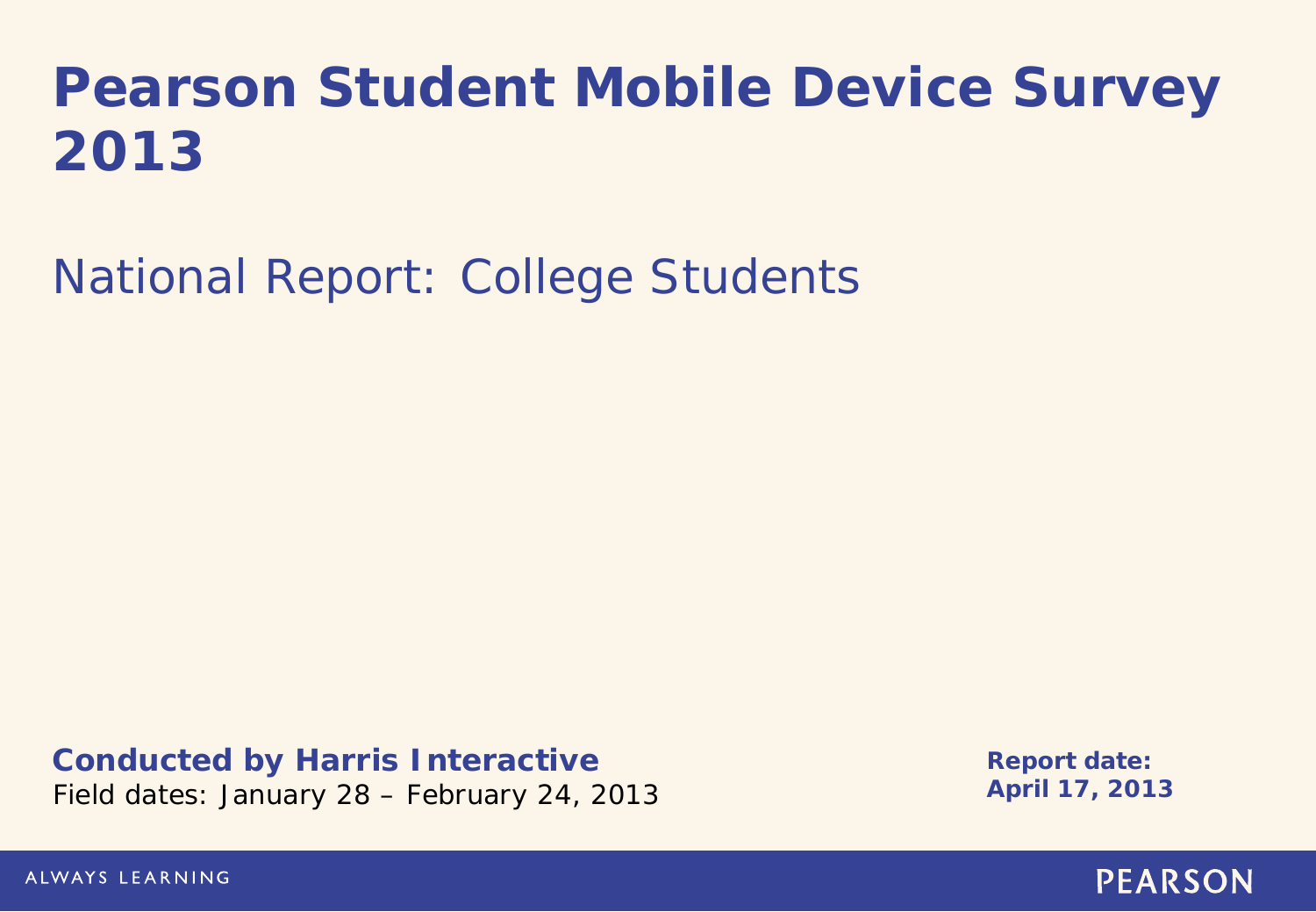## **Table of Contents**

|                             | <b>Background &amp; Objectives</b>                           |    |  |  |
|-----------------------------|--------------------------------------------------------------|----|--|--|
|                             | • Research Methodology                                       | 4  |  |  |
|                             | <b>Executive Summary</b>                                     |    |  |  |
| $\mathcal{L}_{\mathcal{A}}$ | <b>Detailed Findings</b>                                     |    |  |  |
|                             | • Student Attitudes Towards Tablets and Other Mobile Devices | 9  |  |  |
|                             | • Mobile Device Usage, Ownership, and Purchase Intent        | 13 |  |  |
|                             | • Mobile Device Usage for School Work                        | 18 |  |  |
| • Appendix                  |                                                              |    |  |  |
|                             | • Demographic Profile                                        | 23 |  |  |
|                             |                                                              |    |  |  |

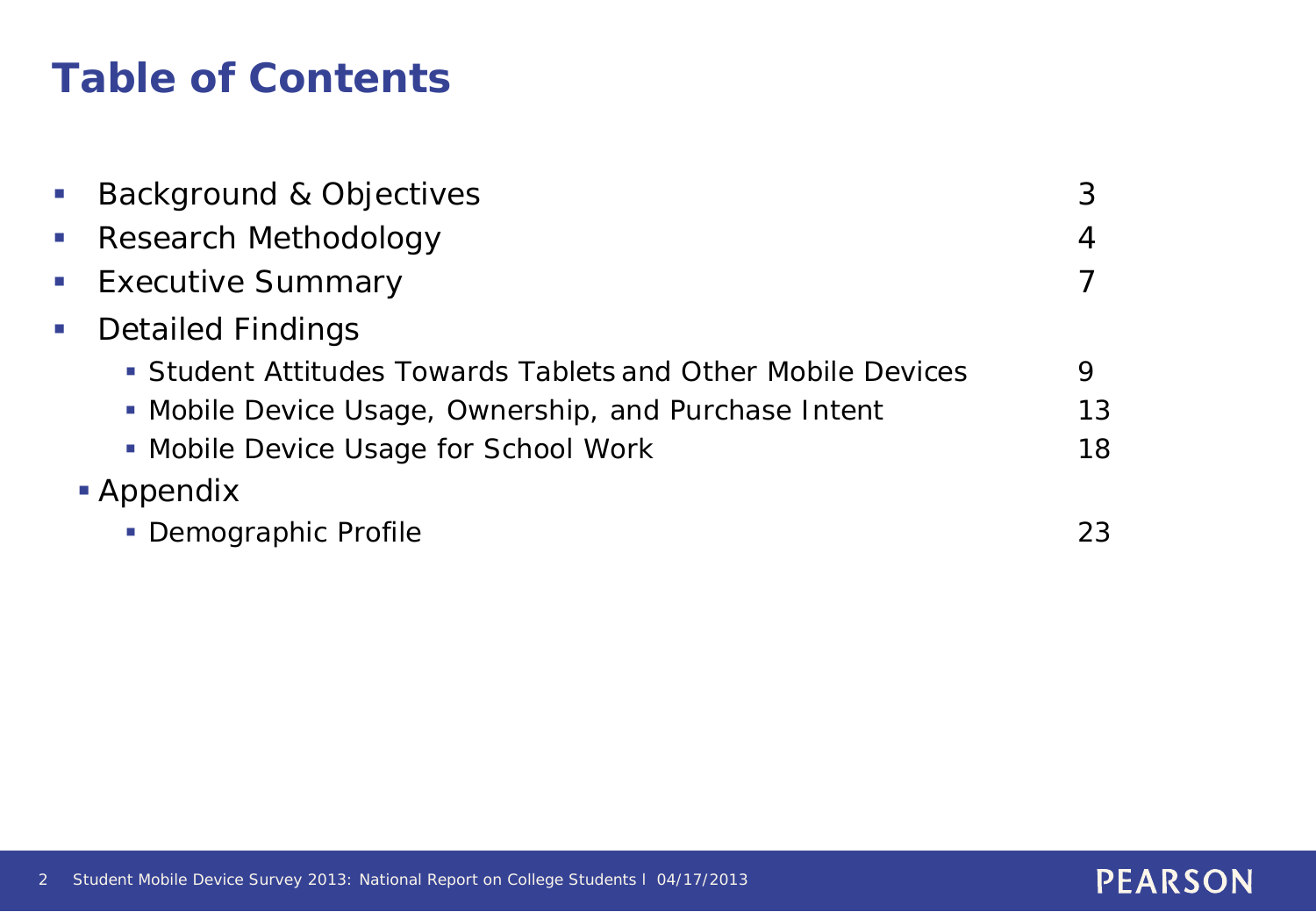## **Background & Objectives**

Pearson seeks to better understand how students use mobile technology for learning. As more and more students have access to tablets, smartphones, and other mobile devices, Pearson wants to know how students use the mobile devices they currently have for learning.

The survey examines:

 Current usage, ownership and purchase intent of mobile devices by college students;

- How college students currently use mobile devices for school work; and
- Students' attitudes towards tablets for learning; and

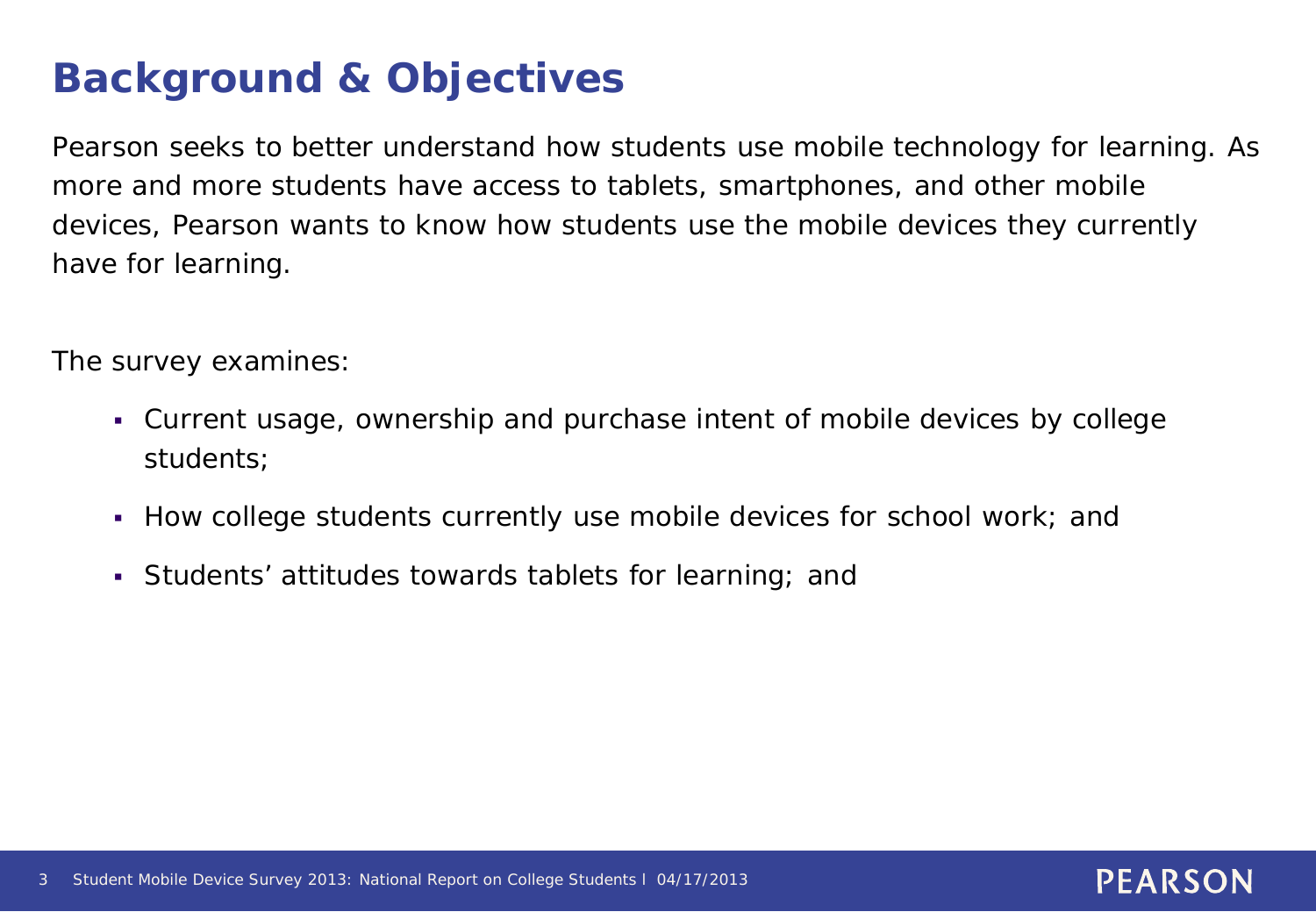### **Research Methodology**

This survey was conducted online within the United States by Harris Interactive on behalf of Pearson between January 28 and February 24, 2013.

The survey was conducted among 1206 college students. Qualified college students were U.S. residents between the ages of 18-30 who were enrolled in either a 2-year college, 4-year college or university, or graduate school

Data were weighted to be representative of the college student population in the U.S. Figures for age, sex, race/ethnicity, region, and household income were weighted where necessary to bring them into line with their actual proportions in the population. This survey was part of a larger study on students in the U.S. that also included 4<sup>th</sup> through 12<sup>th</sup> graders, including oversamples in Florida, Texas, California, and New York.

All sample surveys and polls, whether or not they use probability sampling, are subject to multiple sources of error which are most often not possible to quantify or estimate, including sampling error, coverage error, error associated with non-response, error associated with question wording and response options, and post-survey weighting and adjustments. Therefore, Harris Interactive avoids the words "margin of error" as they are misleading. All that can be calculated are different possible sampling errors with different probabilities for pure, unweighted, random samples with 100% response rates. These are only theoretical because no published polls come close to this ideal.

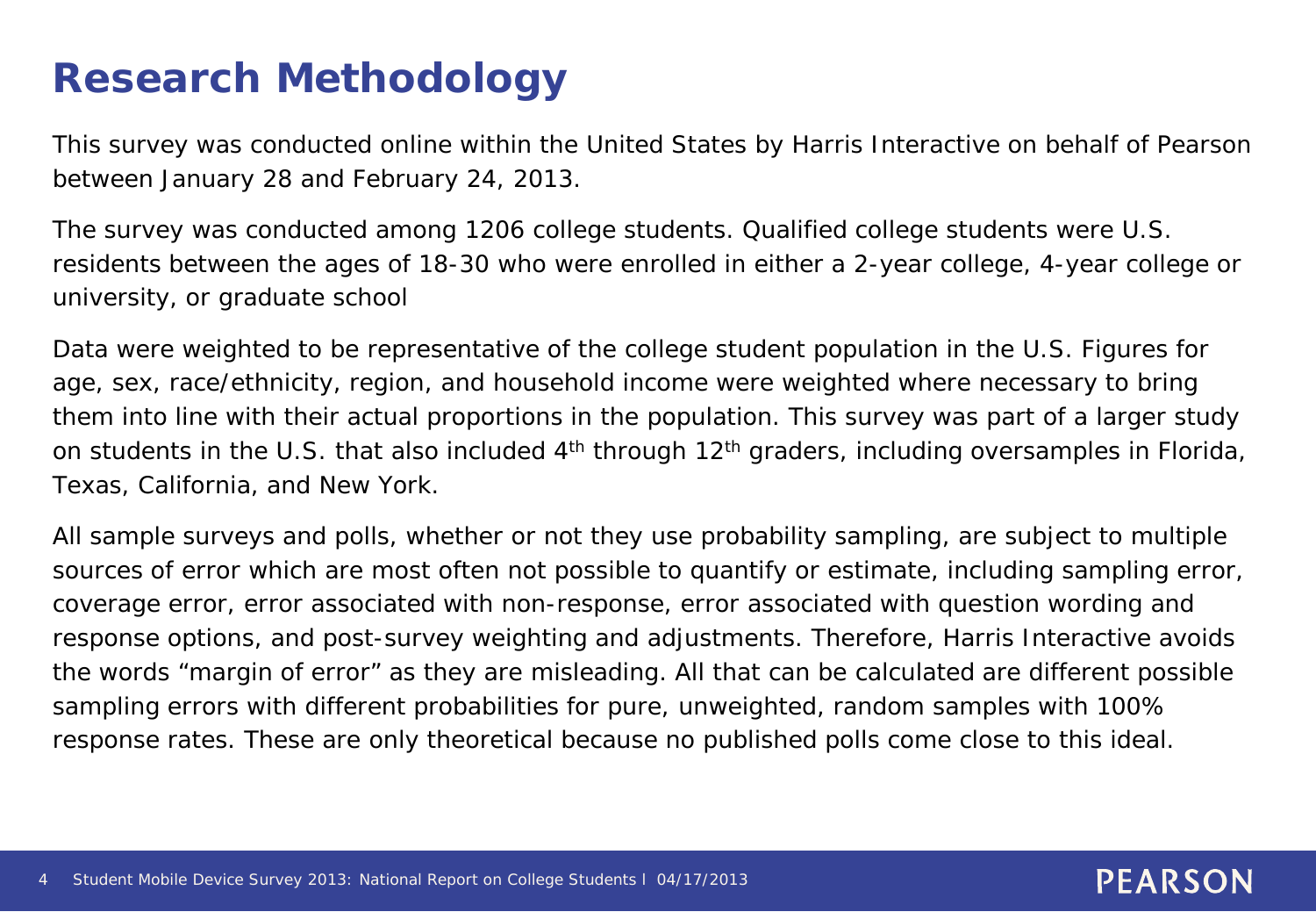## **Research Methodology (continued)**

#### **Notes on reading this report**

- Throughout this report, we mention various mobile devices. Below are the definitions that were provided in the survey:
	- Netbook: A very small (10-inch screen or less) laptop computer designed for access to the Internet and basic computing tasks.
	- **Smartphone:** A cell phone with Internet access, such as the Apple iPhone, Android phone, or Windows phone.
	- **Basic e-book reader:** An e-book reader with limited Internet access that is used mostly for reading, such as the black-and-white Amazon Kindle, black-and-white Barnes & Noble Nook, Barnes & Noble Nook Color, or Nook HD.
	- Small tablet: A tablet that is around 7 inches, such as the Apple iPad Mini, Amazon Kindle Fire, Nook Tablet, or Google Nexus 7.
	- **Full-size tablet:** A tablet that is around 10 inches, such as the Apple iPad or Google Nexus 10.
- Tablet owners are defined as those who own either a full-size tablet or a small tablet.
- Significant differences between subgroups at the 95% confidence level are indicated with a letter (A, B, or C), arrows, or a call-out on the slide.
- A dash represents a value of zero. An asterisk represents a value greater than zero but less than one.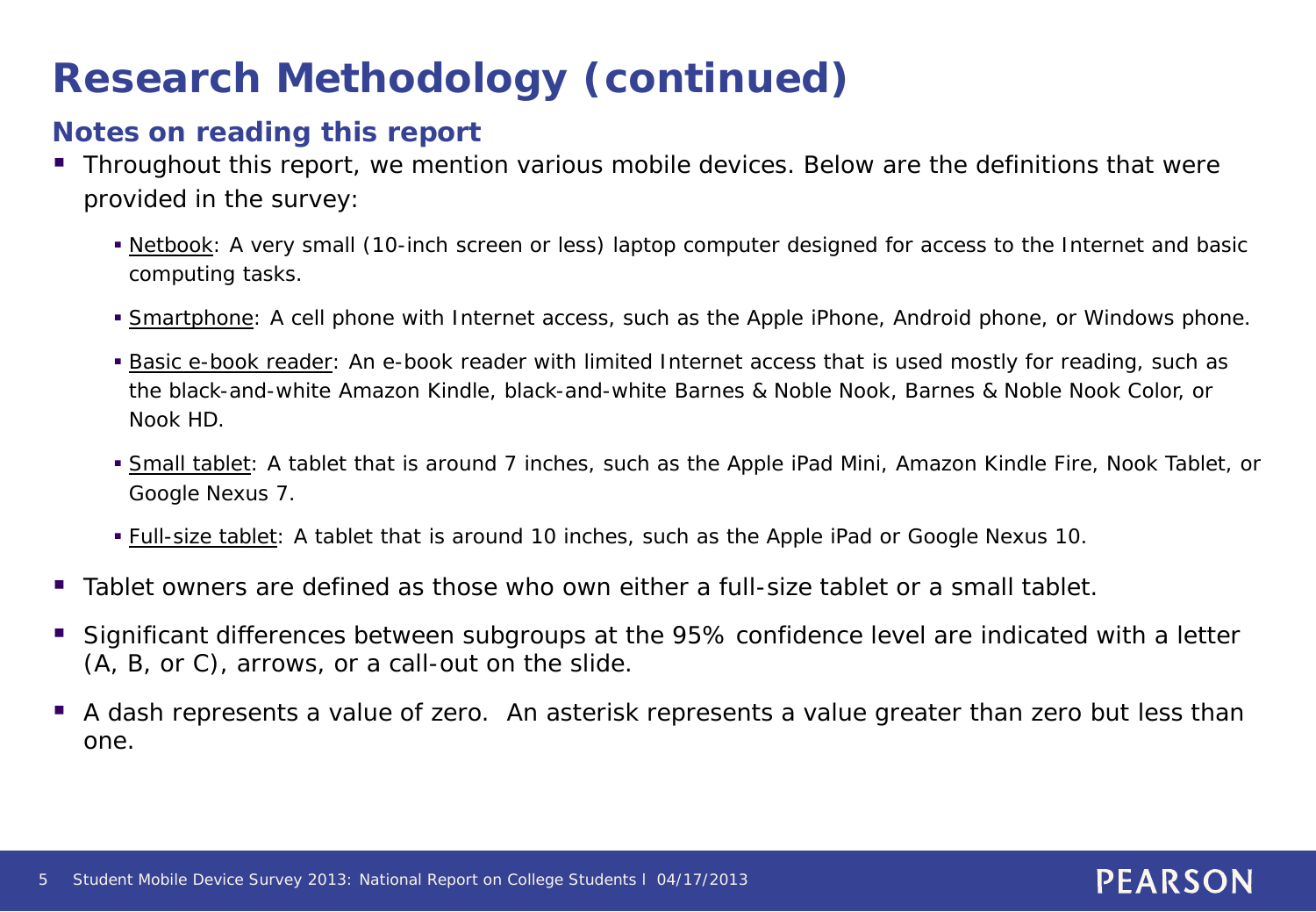## **Research Methodology (continued)**

#### **Notes on reading this report**

- At certain questions, trended data from the 2012 and 2011 Students and Tablets Surveys are included where relevant.
	- The 2011 survey was conducted online from March 8-31, 2011 among 1,214 college students.
	- The 2012 survey was conducted online from January 9-27, 2012 among 1,206 college students.
- Please note that the question text and answer responses have changed slightly in the 2013 survey compared to previous years. Please use caution when comparing trended data for the following questions:
	- **Device ownership question** 
		- 2013: Which of the following devices do you personally own?
		- **2012 and 2011: Which of the following devices do you currently own?**
	- **Device purchase intent question** 
		- 2013: In the next 6 months, which of the following devices do you plan to purchase or own?
		- **2012** and 2011: In the next 6 months, which of the following devices do you intend to purchase?
	- **The following answer responses have changed across the survey years to accommodate the** expanding tablet market:
		- In the 2012 survey, "standard tablet computers" was used for tablets that include the Apple iPad and Samsung Galaxy Tab and "e-book reader/small tablet device" was used for tablets such as the Amazon Kindle Fire and Barnes & Noble Nook Tablet. In the 2013 survey, the terminology that we use for these devices are "full-size tablets" and "small tablets", respectively
		- In the 2011 survey, there was no distinction between standard (or full-size) tablets and e-book reader/small tablet devices (or small tablets). Only "tablet computer" was asked in 2011.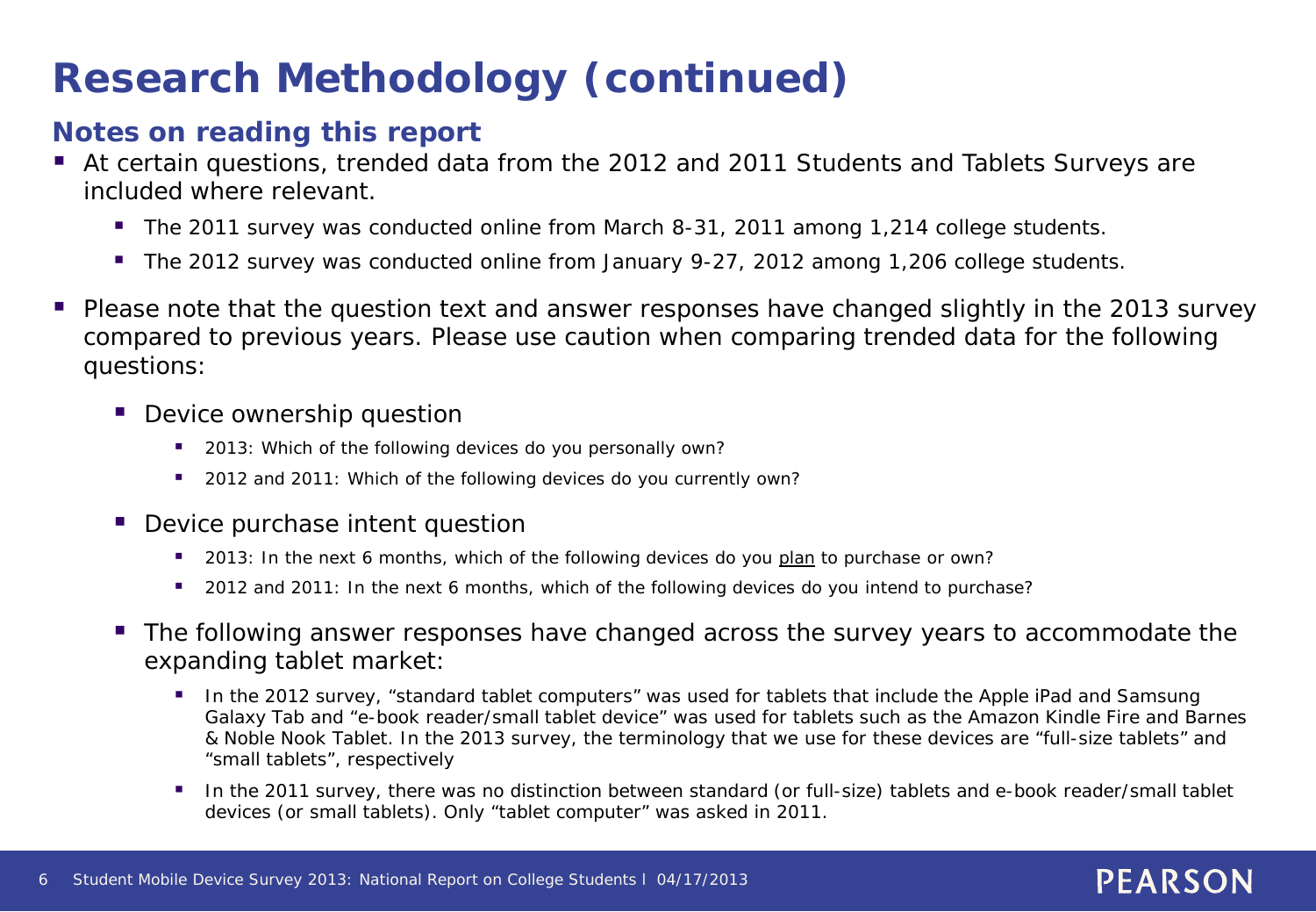## **Executive Summary**

- College students strongly believe that tablets can improve their learning.
	- **Eight in ten believe that tablets can transform the way students learn and make learning** more fun.
	- Over six in ten believe that tablets can help students study more efficiently and perform better in classes.
	- Two in three believe that tablets will effectively replace textbooks as we know them today within the next five years.
- A substantial portion of college students own a tablet, but the rate of adoption is slowing.
	- Nearly four in ten college students own either a full-size tablet, a small tablet, or both.
	- This is a small gain compared to the three in ten who owned a tablet in 2012.
	- The same as in 2012, one-third of students say they plan to purchase a tablet in the next six months.
- A solid majority of college students own a smartphone.
	- **Three-quarters own a smartphone, which is an increase from the previous two years; one**half intend to purchase one in the next six months.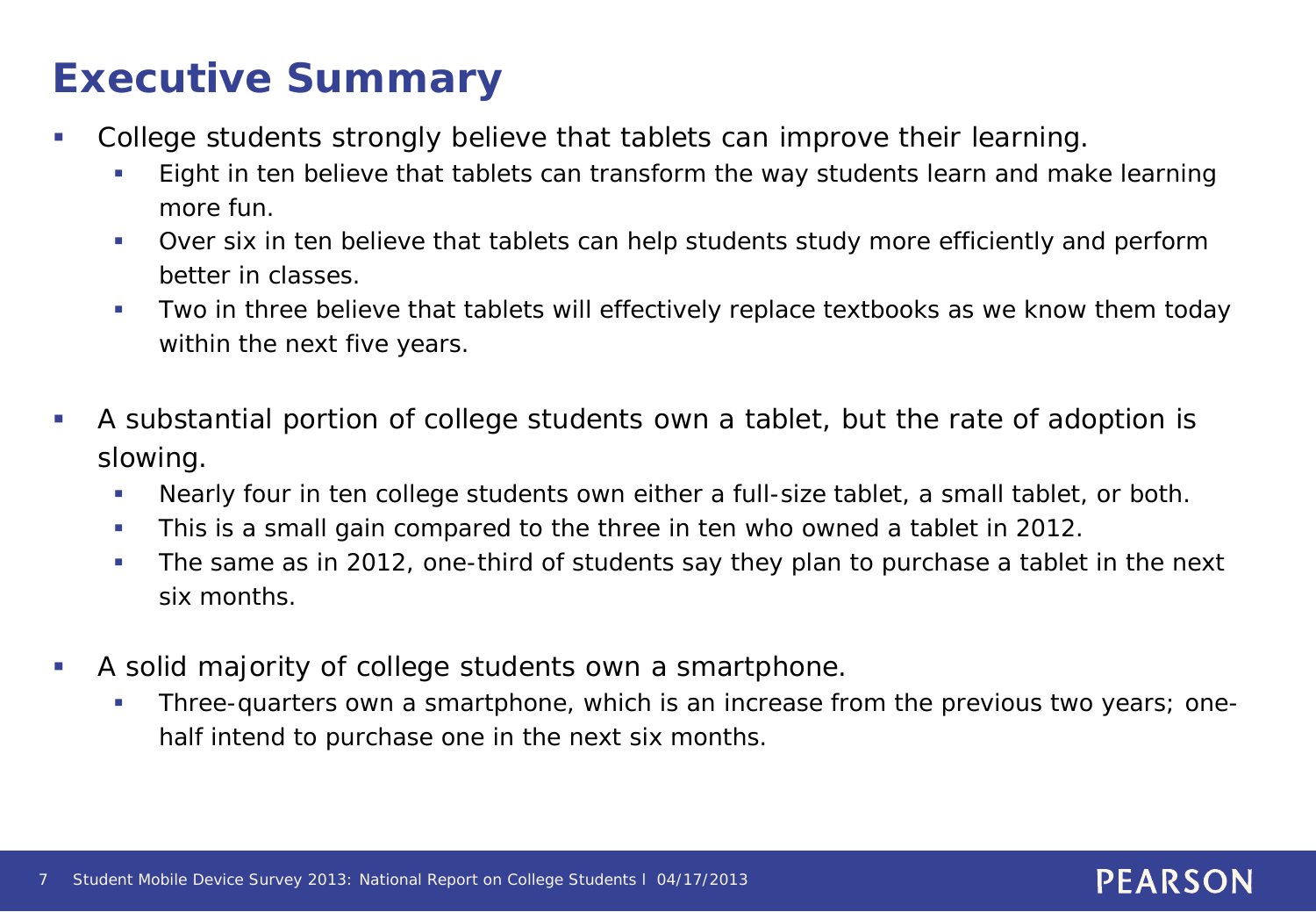## **Executive Summary (continued)**

- About one in four college students use tablets regularly for school work.
	- Around four in ten students have used a tablet for school work during the current academic year.
	- Among those who have used a tablet for school work, two-thirds use the device at least a few times a week.

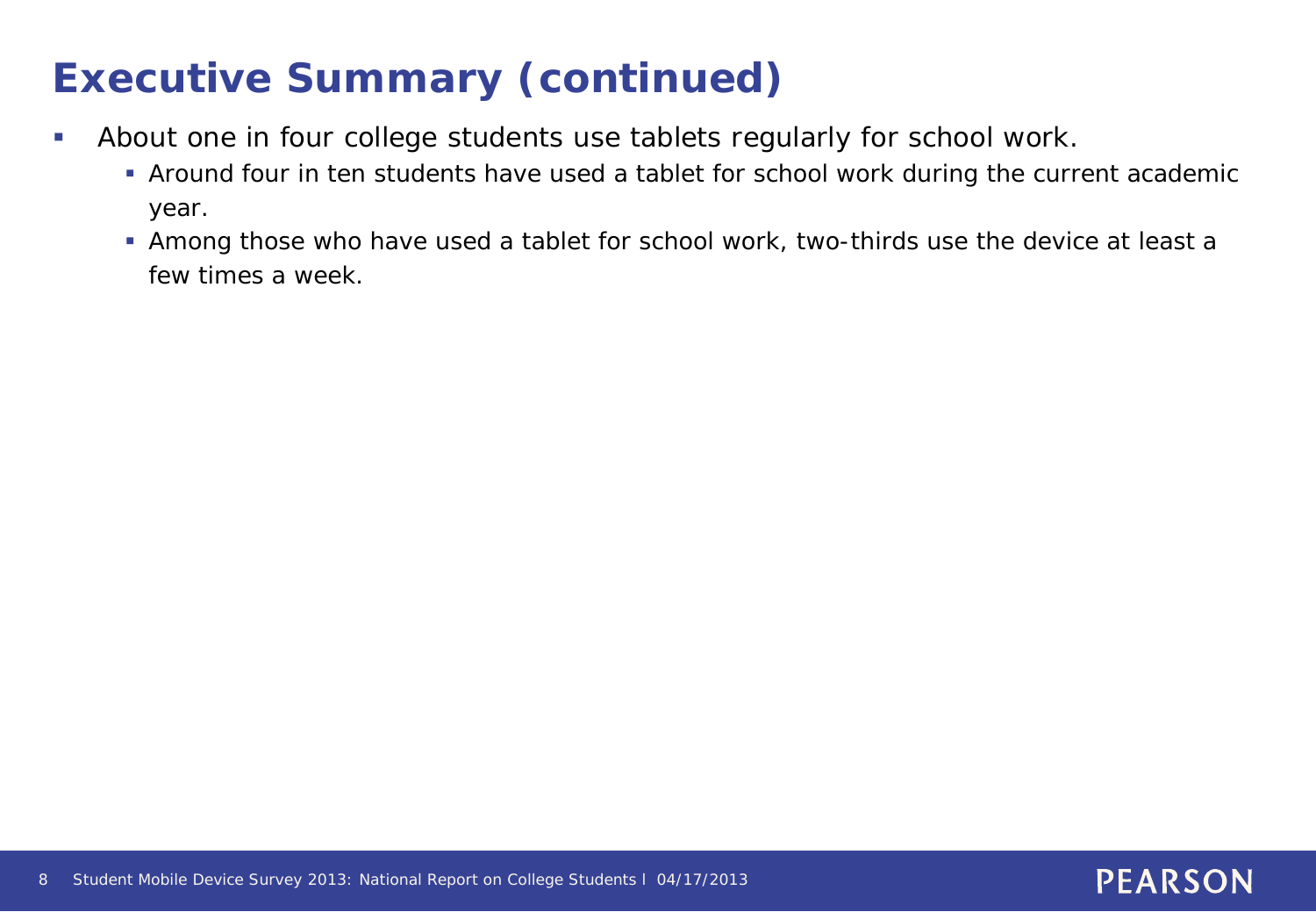### **STUDENT ATTITUDES TOWARDS TABLETS AND OTHER MOBILE DEVICES**

9 Student Mobile Device Survey 2013: National Report on College Students l 04/17/2013

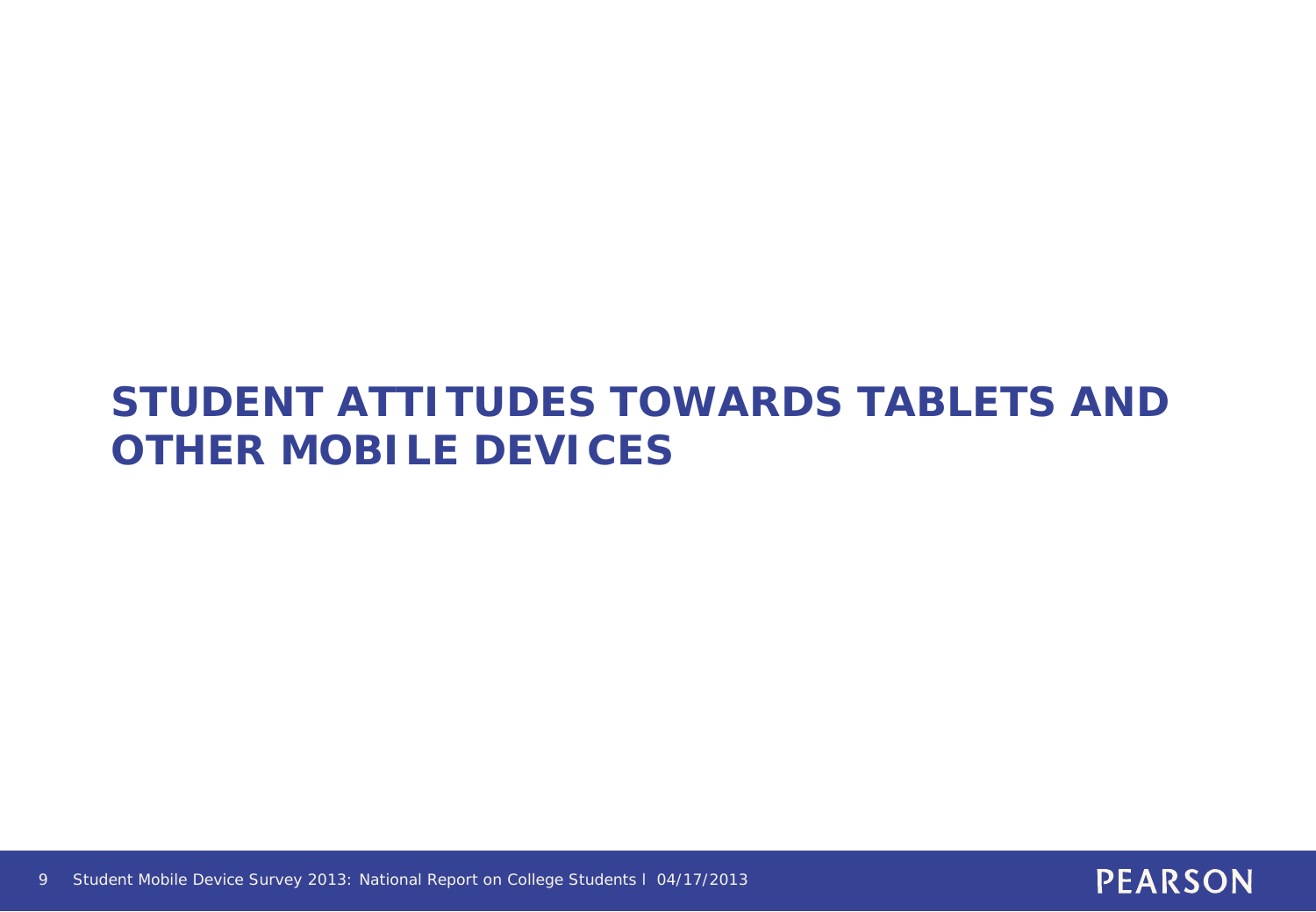### **Summary of Student Attitudes Towards Tablets and Other Mobile Devices**

- The majority of college students strongly believe that tablets can enhance learning.
	- Over eight in ten college students believe tablets will transform the way students learn (83%), which is an increase from a year ago (79%).
	- **Eight in ten (80%) believe that tablets make learning more fun.**
	- Two-thirds believe that tablets help students study more efficiently (68%) and will effectively replace textbooks as we know them within the next five years (67%).
	- Six in ten (62%) believe that tablets help students perform better in classes.
- Four in ten college students (43%) would like to use mobile devices more often in their courses.
	- Another four in ten (44%) say they are using mobile devices at the right amount in their courses.

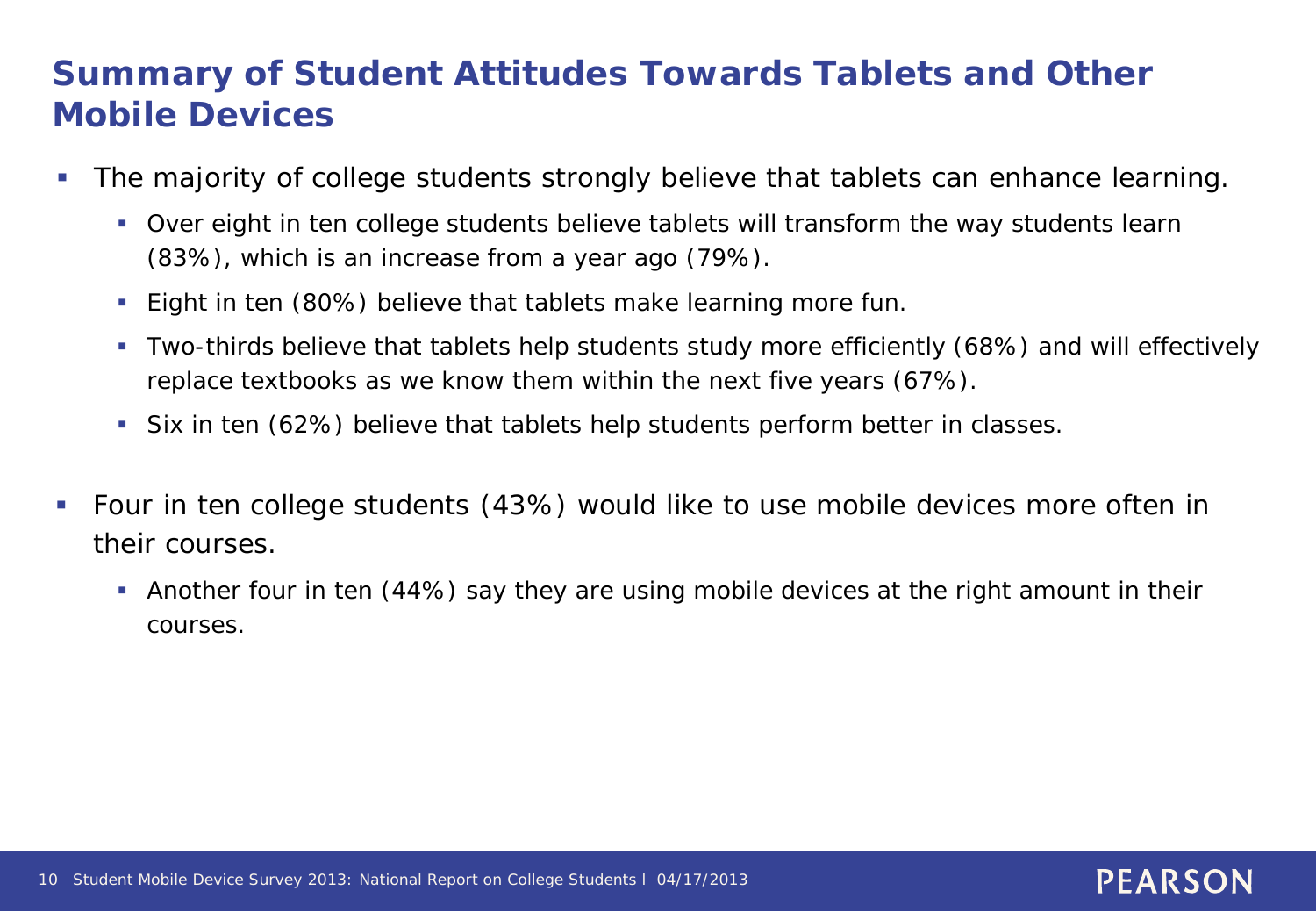College students' expectations for tablets remain very high. Students are even more likely to believe that tablets will transform the way college students will learn in the future than they did a year ago.



Arrows indicate significant differences at the 95% confidence level. Base: College Students (2013: n=1206, 2012: n=1206, 2011: n=1214); Q945. How much do you agree or disagree with the following statements?

11 Student Mobile Device Survey 2013: National Report on College Students l 04/17/2013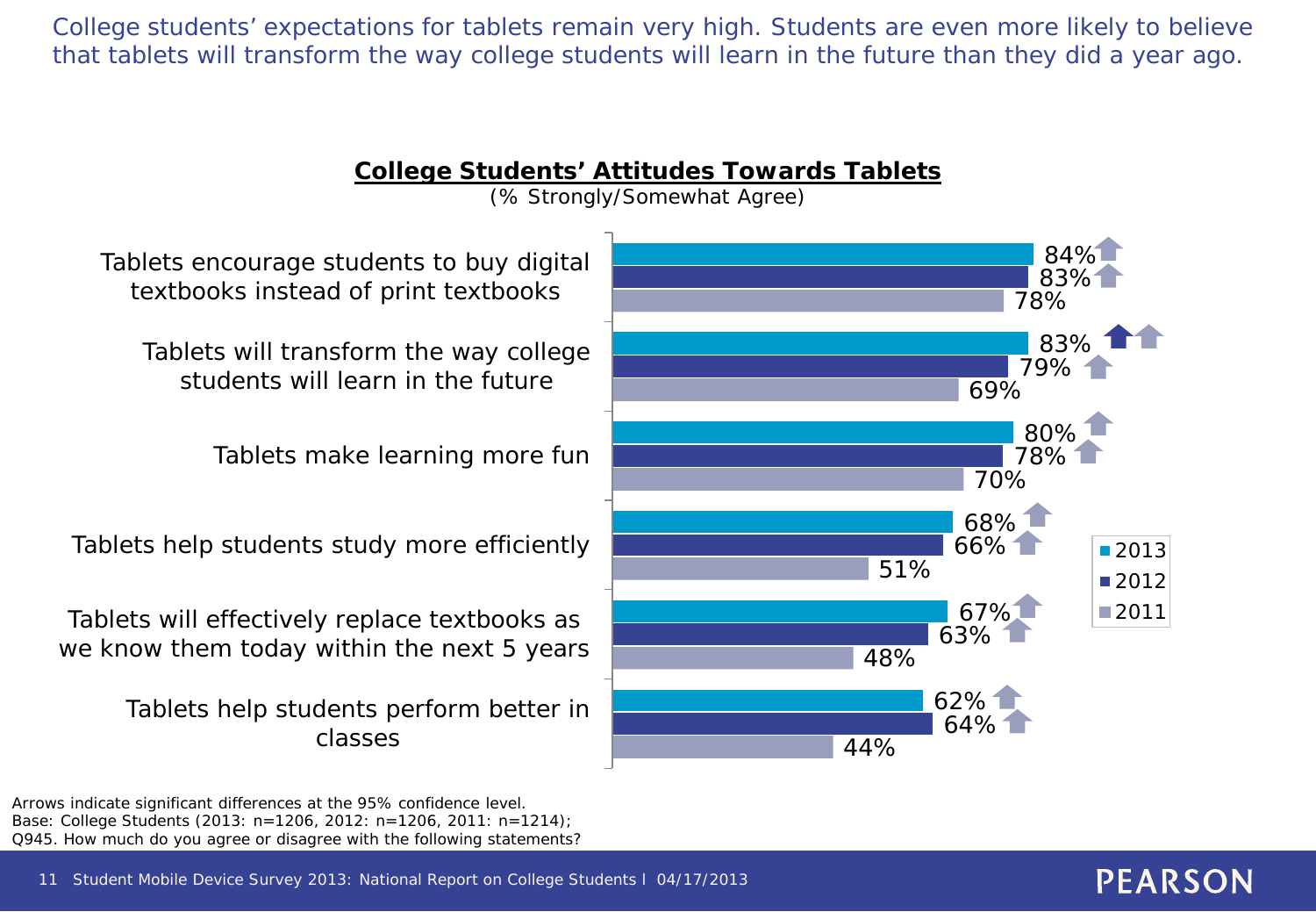Most college students would like to use mobile devices the same amount, or less often in class.



#### **Attitudes Towards Mobile Device Usage in Class**

Letters indicate significant differences at the 95% confidence level. Base: College Students: n=1206 Q935. Which of the following best describes how you would like to use mobile devices in class?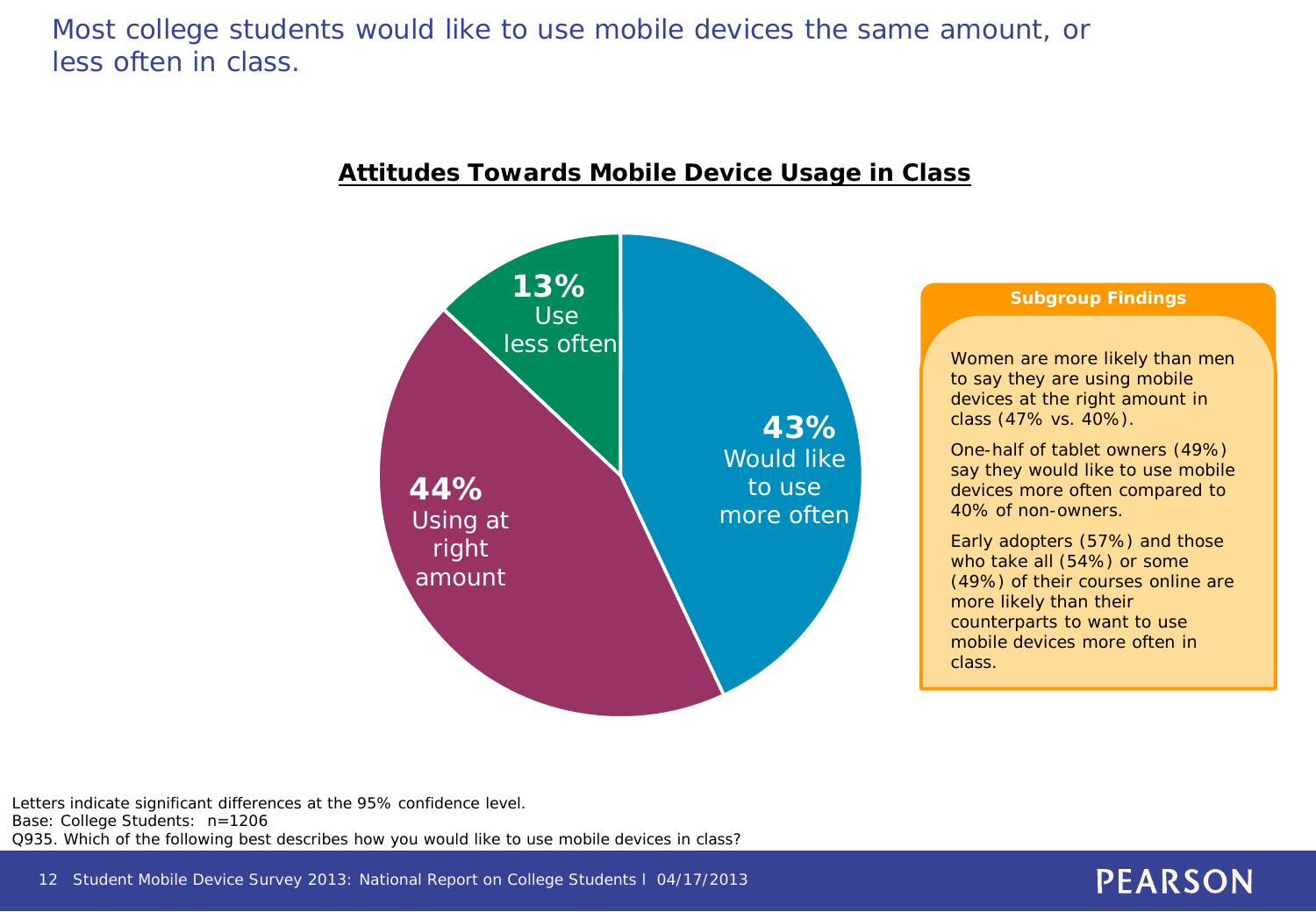### **MOBILE DEVICE USAGE, OWNERSHIP, AND PURCHASE INTENT**



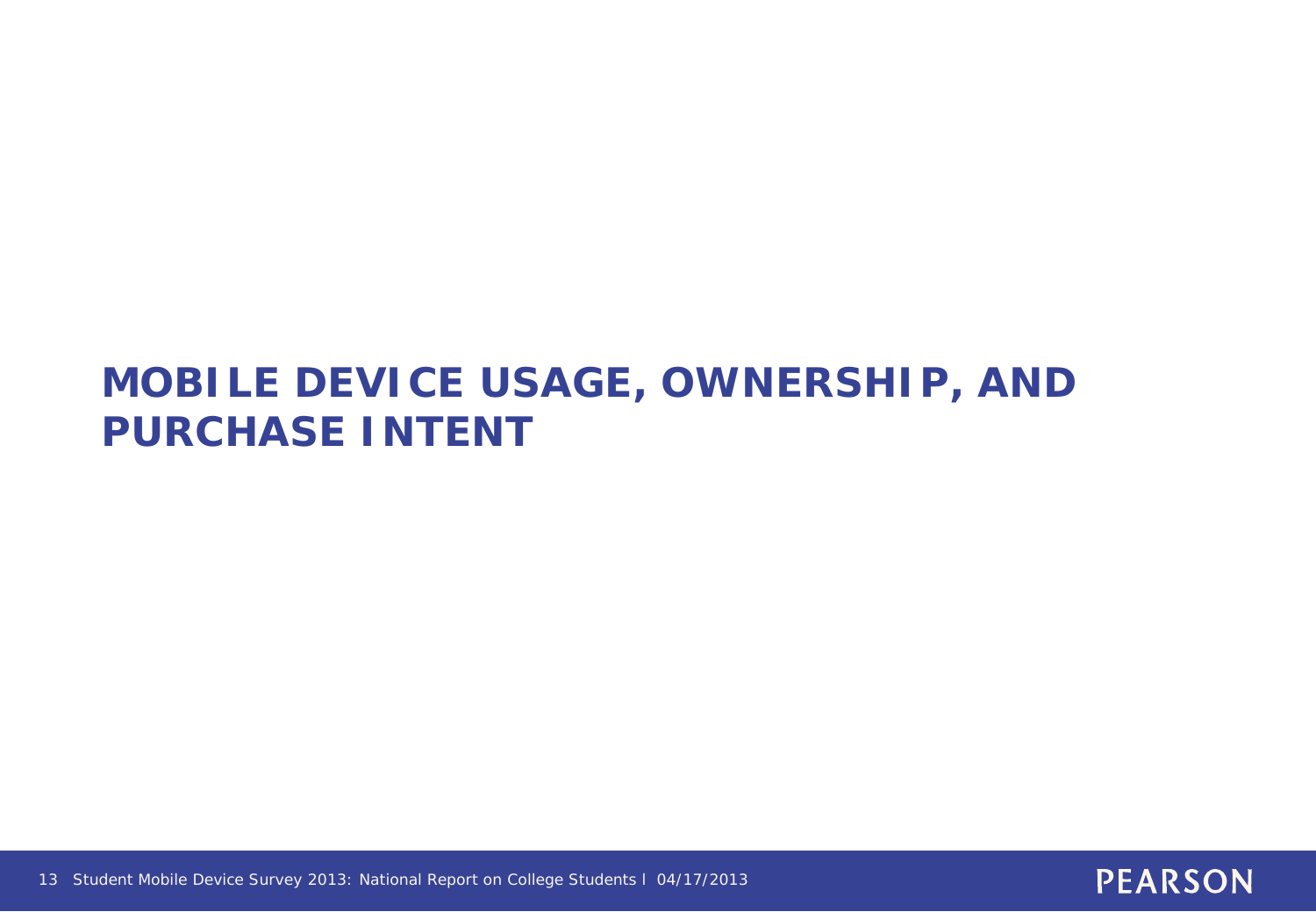### **Summary of Mobile Device Usage, Ownership, and Purchase Intent**

- Among college students, tablet ownership, including both full-size and small tablets, has increased only modestly from 2012. Nearly four in ten students (38%) now own a tablet compared to one-third (33%) a year ago.
	- Similar to last year, one-quarter own a full-size tablet (26% vs. 25% in 2012) and one in six own a small tablet (18% vs. 17% in 2012).
	- In 2012, one in ten tablet owners (9%) owned *both* a full-size and a small tablet. In 2013, this number has decreased to 6%. Instead, slightly more people now own *only* a full-size tablet (20% vs. 16% in 2012) or *only* a small tablet (11% vs. 8% in 2012).
- One-third of college students (33%) intend to purchase a tablet within the next 6 months, on par with a year ago (36%). Two in ten (22%) want to purchase a full-size tablet and one in six (16%) want to buy a small tablet.
	- Current tablet owners also are looking to purchase a new tablet soon, with four in ten owners (43%) saying they are planning to purchase a tablet within the next 6 months.

**PEARSON** 

 Ownership of smartphones is prevalent among college students, with seven in ten (72%) owning a smartphone. As with tablets, one-third of college students (35%) plan to purchase a smartphone in the next 6 months.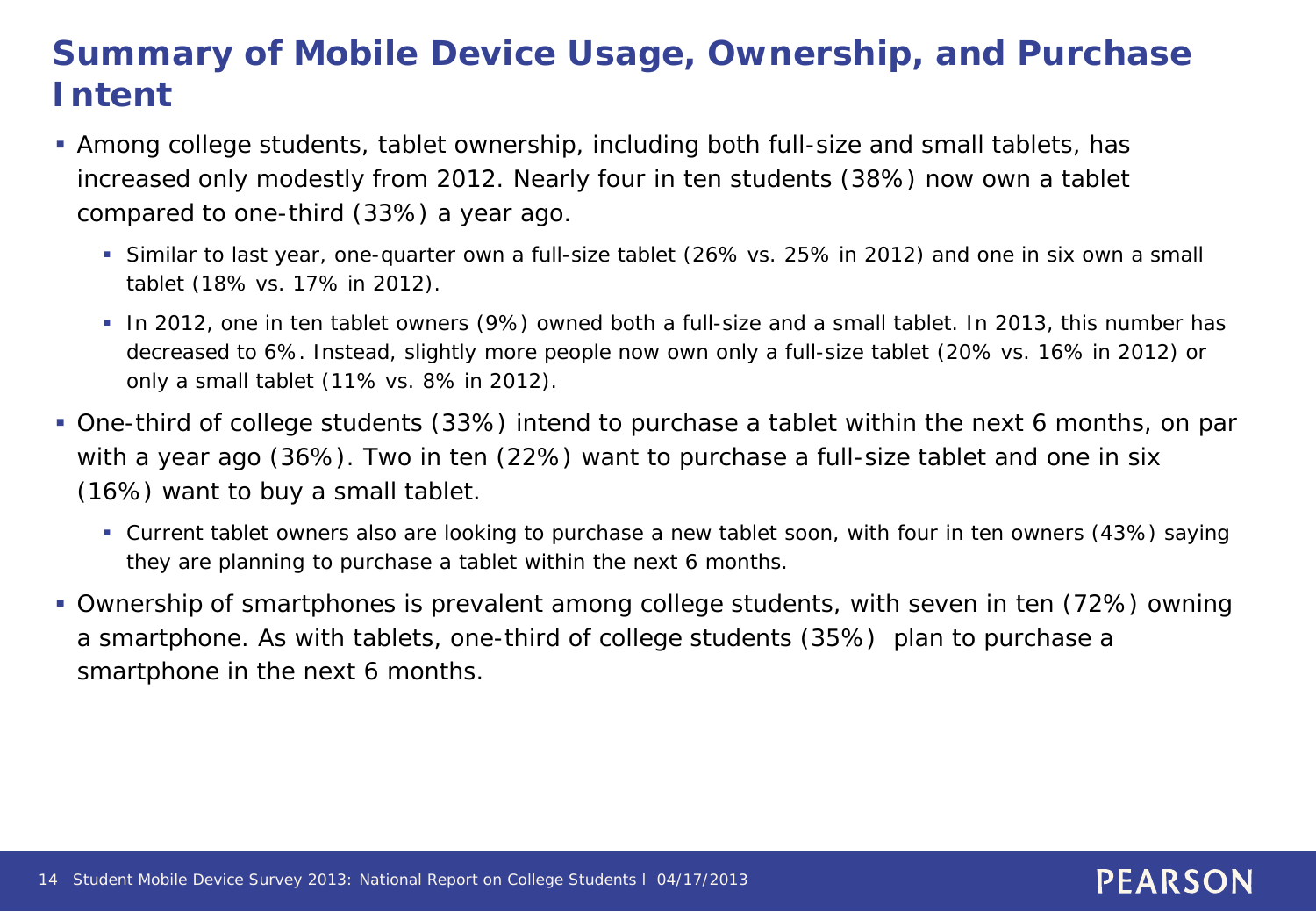Four in ten college students regularly use either a small tablet or full-size tablet. Threequarters of college students regularly use a smartphone.



15 Student Mobile Device Survey 2013: National Report on College Students l 04/17/2013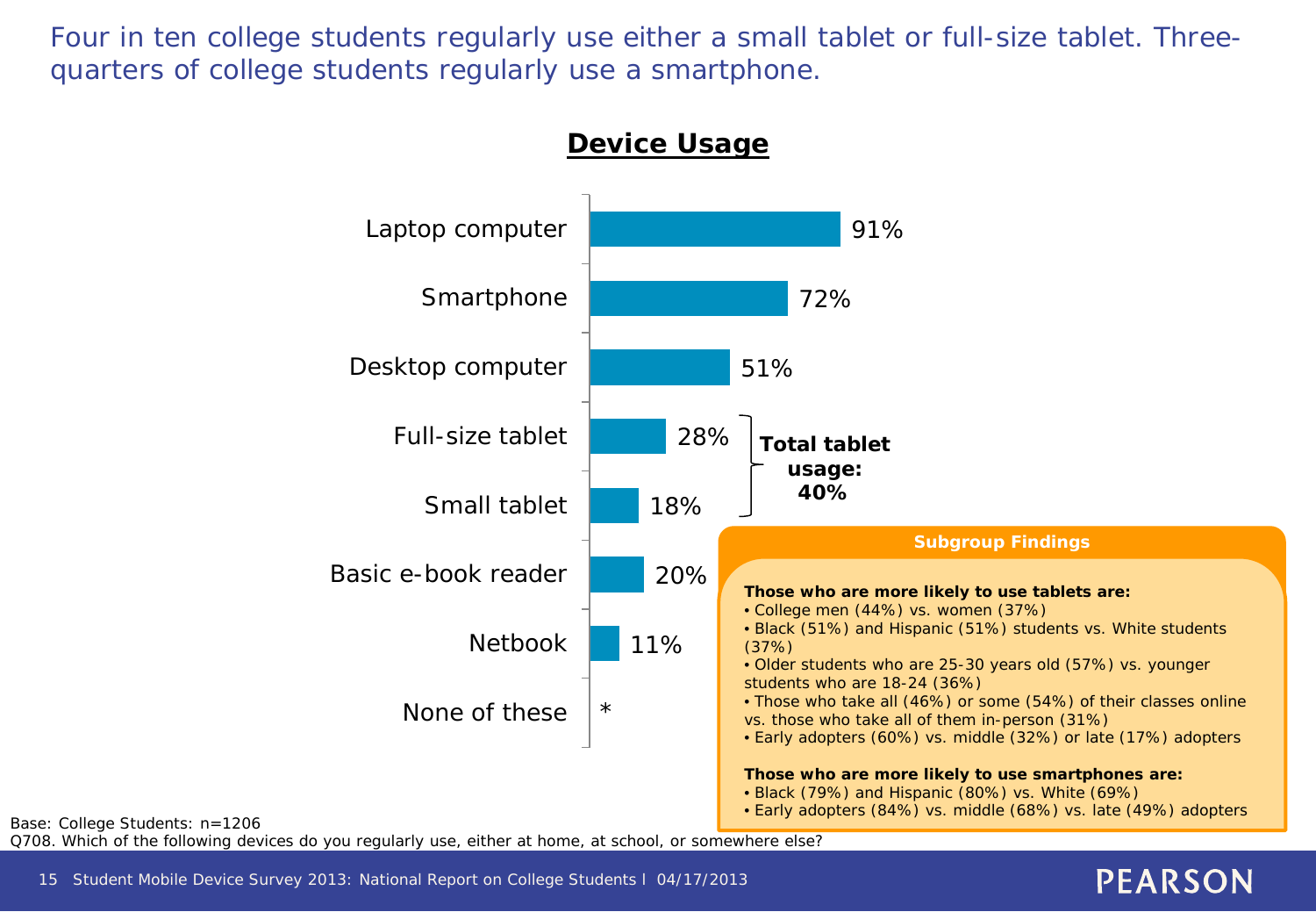The proportion of students who own a full-size and small tablet have not changed since 2012, however, overall tablet ownership has increased from the previous year, with nearly four in ten owning a full-size or small tablet. Smartphone ownership has also grown in the past two years.



#### **Device Ownership**

\*Note: "Full-size tablet" was asked as a "Standard tablet" in 2012 and as a "Tablet" in 2011;

\*\* "Small tablet" was asked as a "Small tablet/e-reader device" in 2012. it was not asked in 2011.

Arrows and letters indicate significant differences at the 95% confidence level.

Base: College Students (2013: n=1206, 2012: n=1206, 2011: n=1214)

2013: Q710. Which of the following devices do you personally own?

2012 and 2011: Q710. Which of the following devices do you currently own?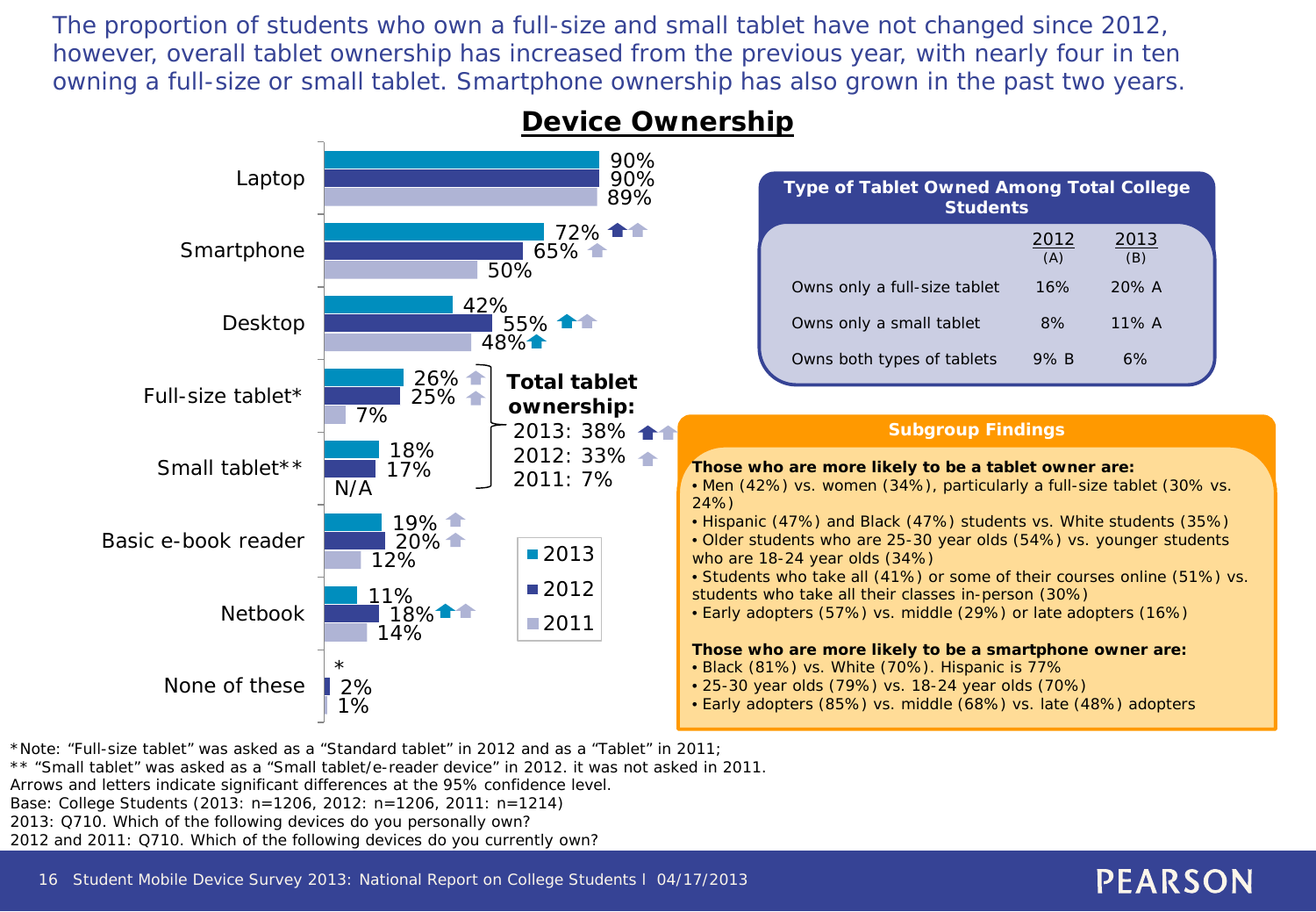Purchase intent is on par with last year for tablets and smartphones. One-third of college students plan to purchase these devices in the next 6 months.



#### **6 Month Purchase Intent**

\*Note: "Full-size tablet" was asked as a "Standard tablet" in 2012 and as a "Tablet" in 2011; \*\* "Small tablet" was asked as a "Small tablet/e-reader device" in 2012. It was not asked in 2011.

Arrows indicate significant differences at the 95% confidence level.

Base: College Students (2013: n=1206, 2012: n=1206, 2011: n=1214)

2013: Q715. In the next 6 months, which of the following devices do you plan to purchase or own?

2012 and 2011: Q715. In the next 6 months, which of the following devices do you intend to purchase?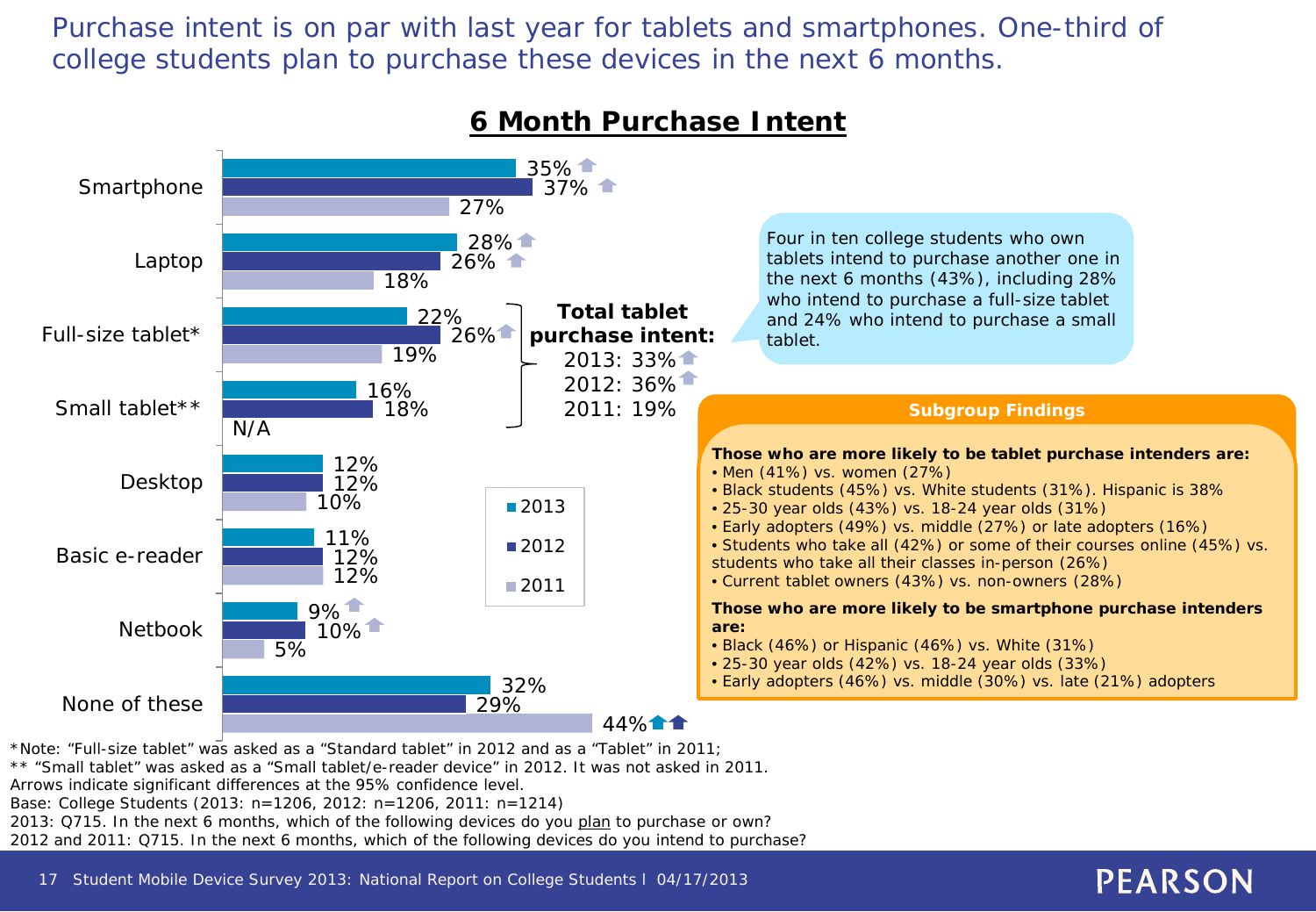## **MOBILE DEVICE USAGE FOR SCHOOL WORK**



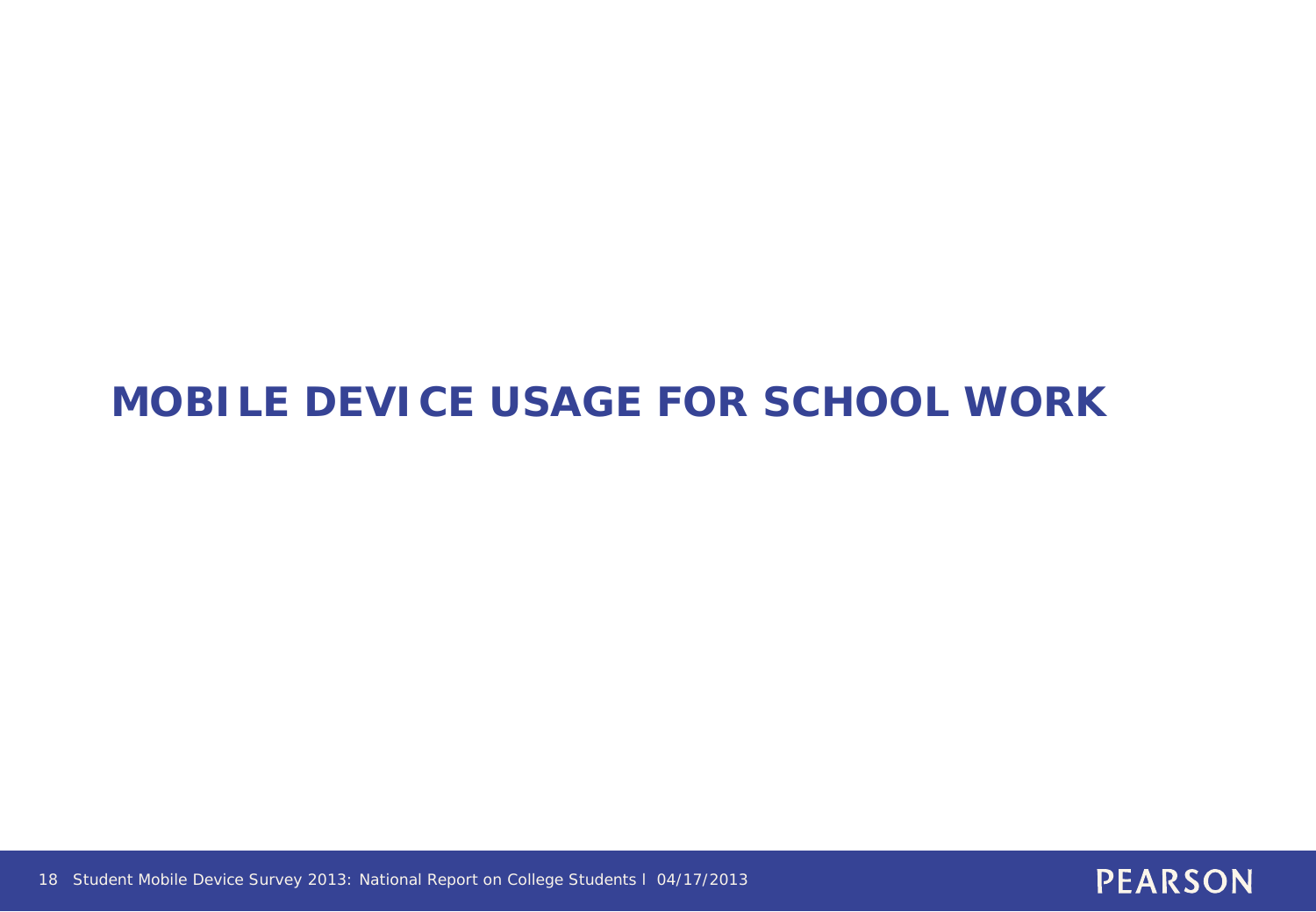### **Summary of Mobile Device Usage for School Work**

- Around four in ten college students have used tablets for school work this school year, with slightly more students using full-size tablets (45%) than small tablets (38%).
	- Among the students who use these devices, two-thirds use a small tablet (64%) or a full-size tablet (68%) at least several times a week for school work.
	- Of those students who use tablets for school work, three-quarters (74%) personally own the tablet that they use. One in ten (8%) say that they use a tablet that is provided to them by their school.
- Two-thirds of students (66%) have used a smartphone for school work during the current school year. Of those students, three-quarters (73%) have used their phone for school work at least several times a week.

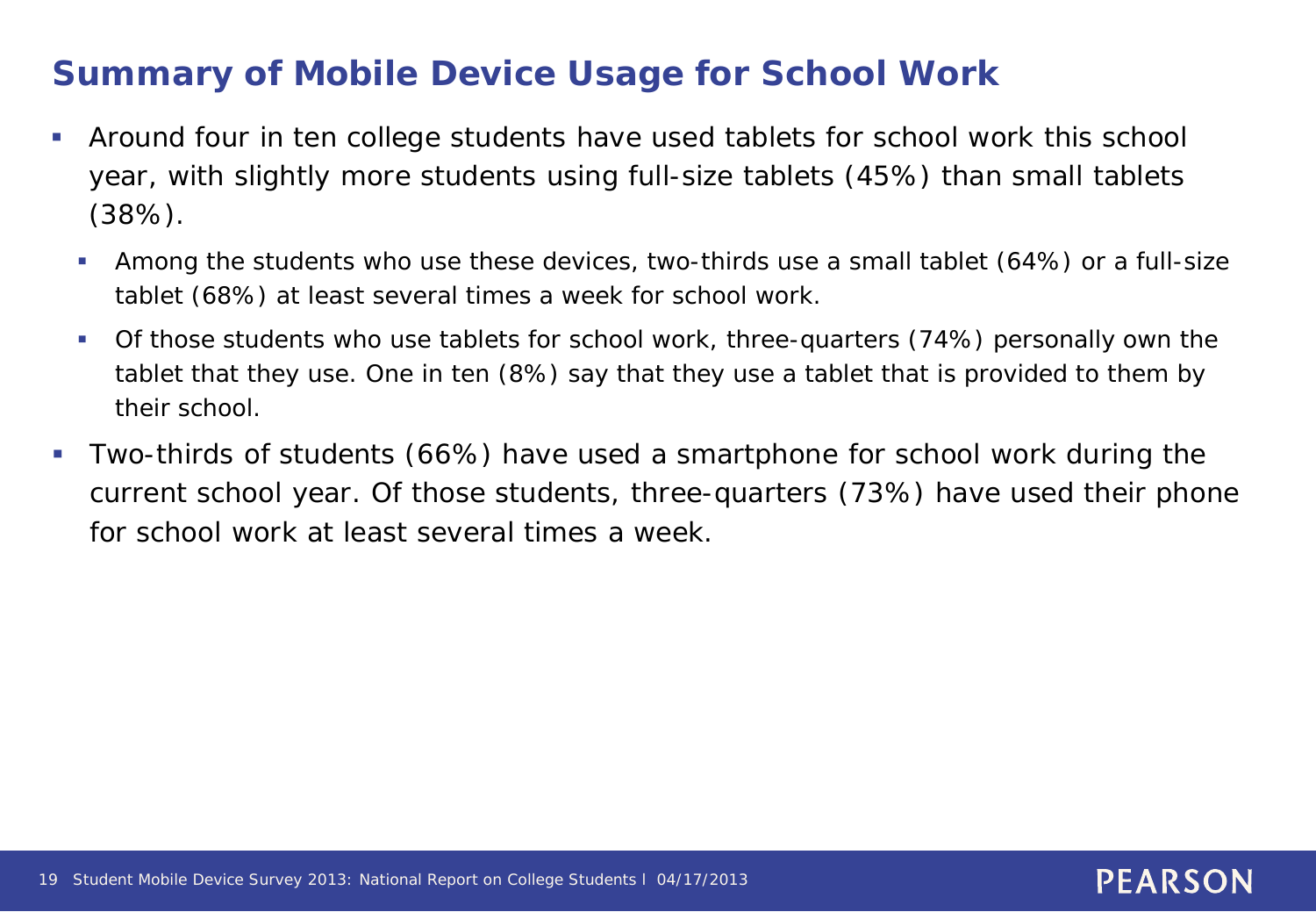Around four in ten college students overall have used a full-size or small tablet to do school work this school year, including around one quarter who use a tablet at least a few times a week for school work. Among those who use the device, two-thirds use it at least several times a week for school work.



#### **Mobile Device Usage for School Work**



**PEARSON** 

Letters indicate significant differences at the 95% confidence level.

Base: Total College Students  $n=1206$ ; Among those who use device (floating  $- n=421-1152$ )

Q805. During this school year, how often do you use any of the following devices to do school work? (Never, a few times a year, a few times a month, 2-3 times a week, 4-5 times a week, every day)

20 Student Mobile Device Survey 2013: National Report on College Students l 04/17/2013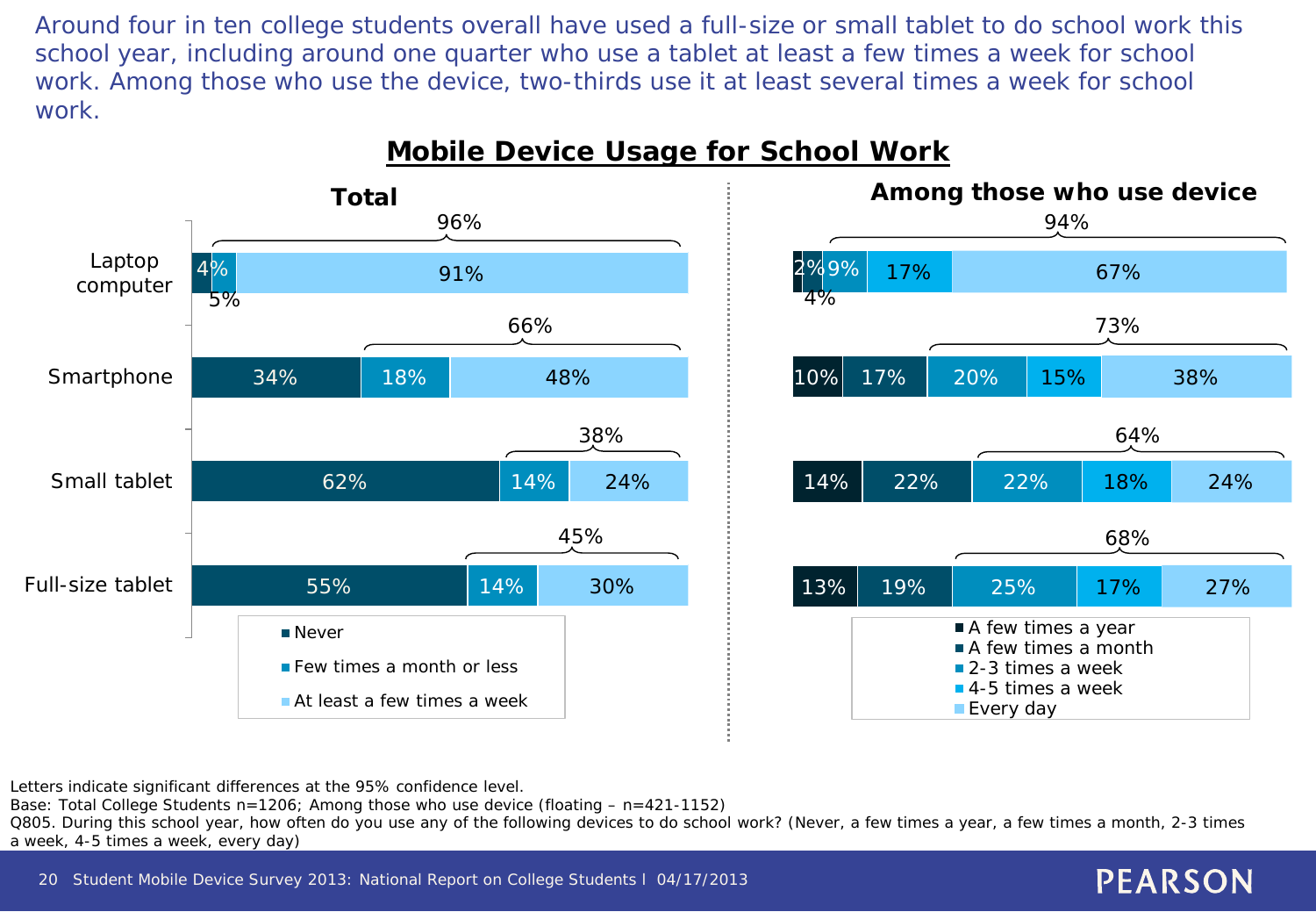Among those who use a tablet for school work, three-quarters personally own the tablet and one in seven shares it with a family member.



Base: Uses a full size or small tablet for school work: College Students n=572 Q810. Is the full-size or small tablet that you use most often for school work one that you personally own or one that your school provides to you?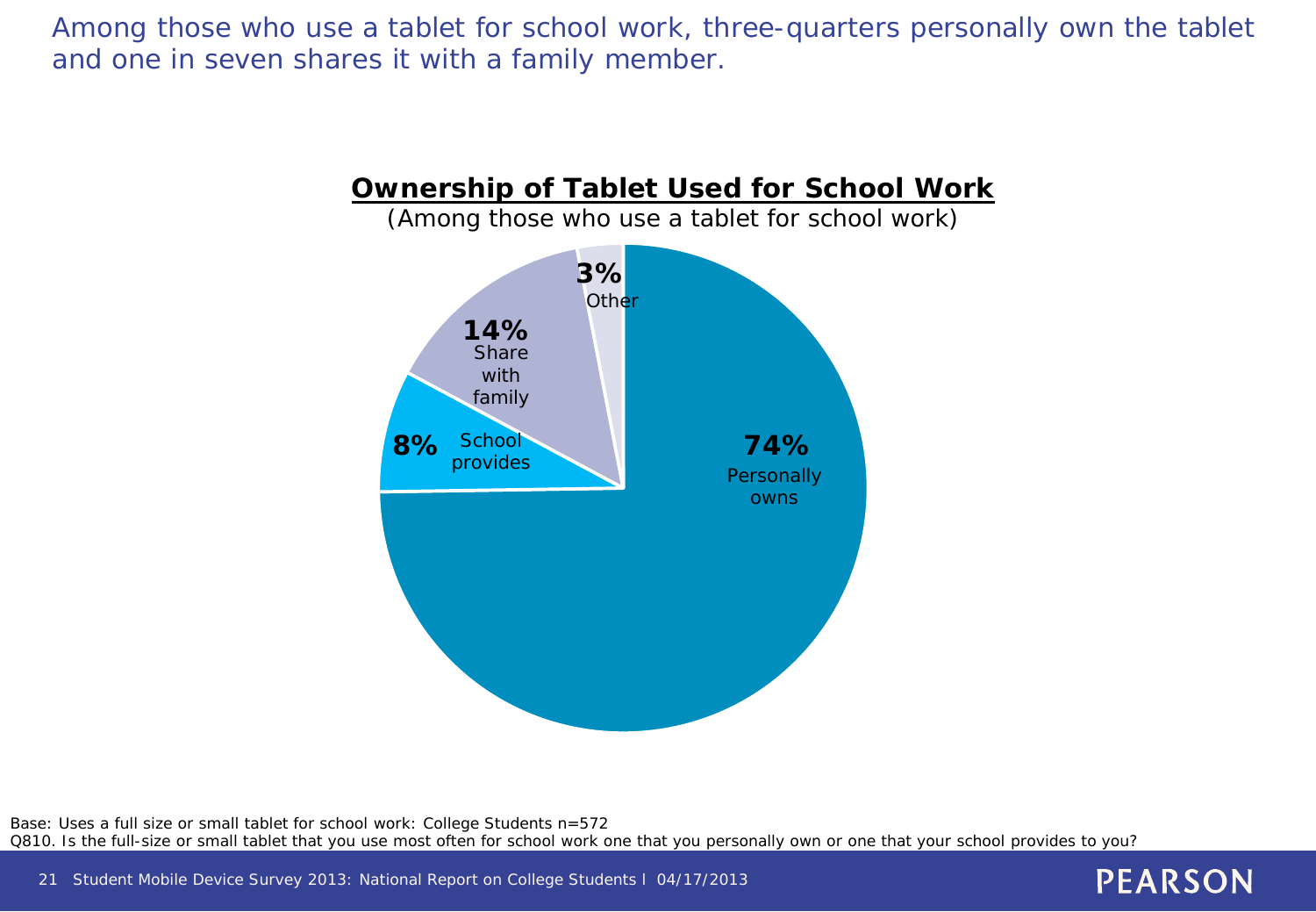### **APPENDIX**



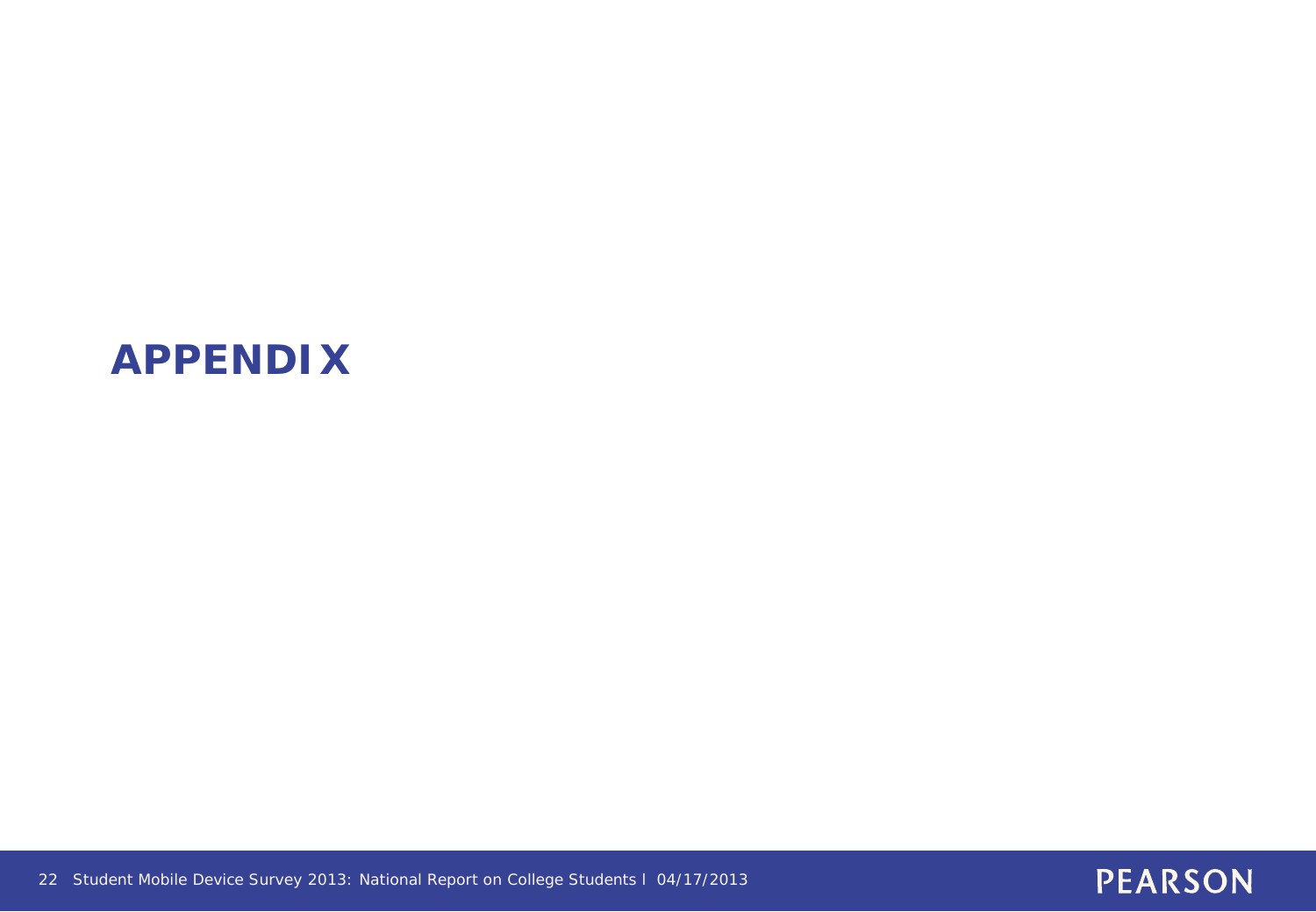### **Demographic Profile**

|                               | <b>Total College</b><br><b>Students</b> | <b>Tablet Owner</b><br>(A) | <b>Not a Tablet</b><br><b>Owner</b><br>(B) |
|-------------------------------|-----------------------------------------|----------------------------|--------------------------------------------|
| Base:                         | 1206                                    | 391                        | 815                                        |
| Gender                        |                                         |                            |                                            |
| Male                          | 46%                                     | 50% B                      | 43%                                        |
| Female                        | 54%                                     | 50%                        | 57% A                                      |
| Age                           |                                         |                            |                                            |
| 18-19 years old               | 28%                                     | 21%                        | 32% A                                      |
| 20-24 years old               | 52%                                     | 50%                        | 53%                                        |
| 25-30 years old               | 20%                                     | 24% B                      | 12%                                        |
| Average (in years)            | 21.8                                    | 22.6B                      | 21.4                                       |
| Race/Ethnicity                |                                         |                            |                                            |
| White                         | 66%                                     | 59%                        | 70% A                                      |
| <b>Black/African American</b> | 12%                                     | 15% B                      | 10%                                        |
| Hispanic                      | 11%                                     | 14%                        | 9%                                         |
| Other                         | 10%                                     | 12%                        | 11%                                        |
| <b>Household Income</b>       |                                         |                            |                                            |
| Less than \$35,000            | 33%                                     | 27%                        | 37%                                        |
| \$35,000 to \$49,999          | 11%                                     | 11%                        | 10%                                        |
| \$50,000 to \$74,999          | 17%                                     | 20%                        | 15%                                        |
| \$75,000 to \$124,999         | 18%                                     | 22%                        | 15%                                        |
| \$125,000 or greater          | 9%                                      | 12%                        | 7%                                         |

Letters indicate significant differences at the 95% confidence level.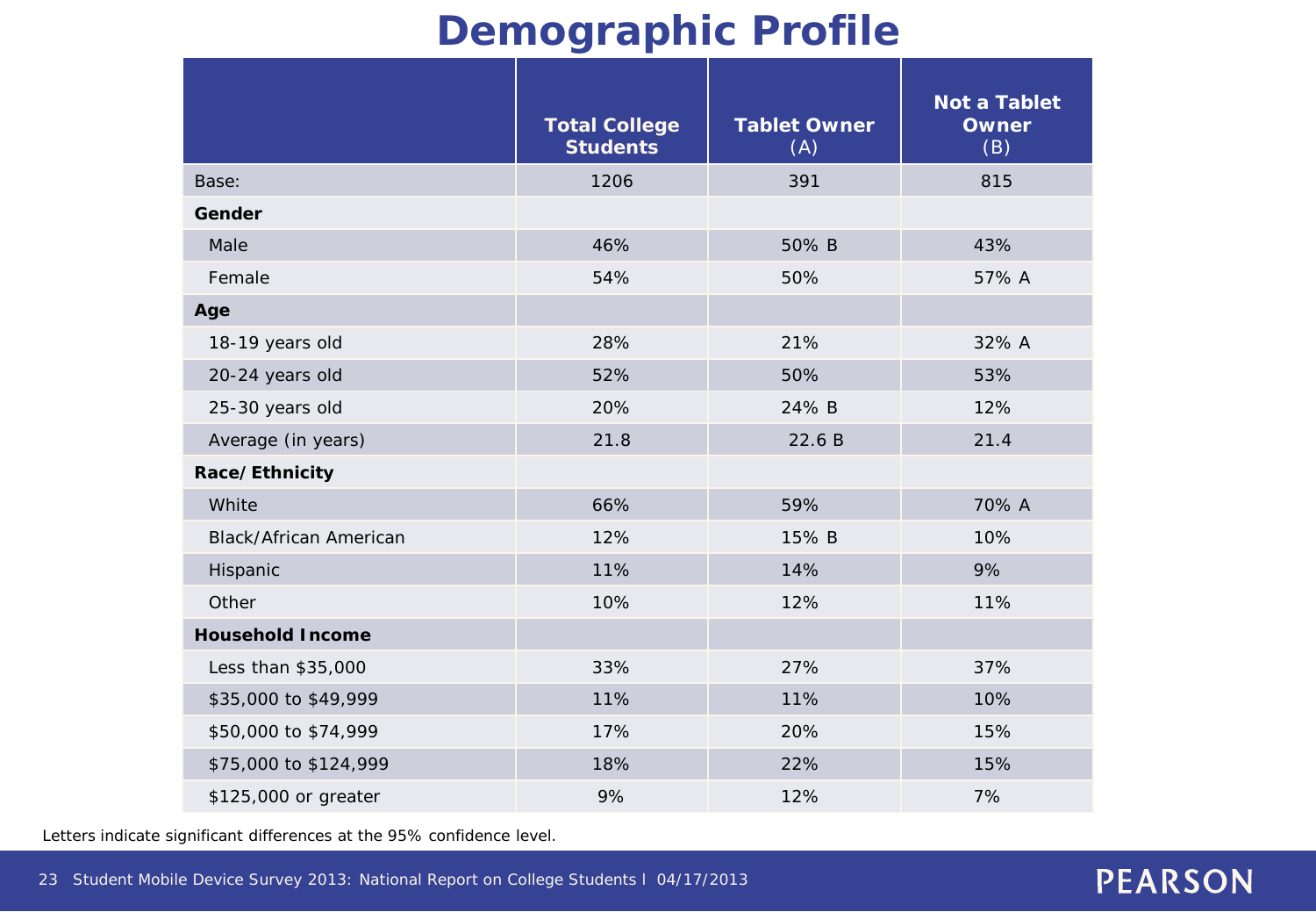## **Demographic Profile (continued)**

|                                 | <b>Total College</b><br><b>Students</b> | <b>Tablet Owner</b><br>(A) | <b>Not a Tablet</b><br><b>Owner</b><br>(B) |
|---------------------------------|-----------------------------------------|----------------------------|--------------------------------------------|
| Base:                           | 1206                                    | 391                        | 815                                        |
| <b>School Type</b>              |                                         |                            |                                            |
| 2-year college                  | 25%                                     | 24%                        | 26%                                        |
| 4-year college or university    | 61%                                     | 59%                        | 62%                                        |
| Graduate or professional school | 14%                                     | 17% B                      | 12%                                        |
| <b>Student Status</b>           |                                         |                            |                                            |
| Full-time                       | 79%                                     | 80%                        | 78%                                        |
| Part-time                       | 21%                                     | 20%                        | 22%                                        |
| <b>Type of Classes</b>          |                                         |                            |                                            |
| All online                      | 9%                                      | 10%                        | 8%                                         |
| Some online/Some in-person      | 33%                                     | 44%B                       | 26%                                        |
| All in-person                   | 58%                                     | 46%                        | 66% A                                      |
| <b>Technology Adoption</b>      |                                         |                            |                                            |
| Early adopter                   | 36%                                     | 54%B                       | 24%                                        |
| Majority adopter                | 52%                                     | 40%                        | 59% A                                      |
| Late adopter                    | 12%                                     | 5%                         | 16% A                                      |

Letters indicate significant differences at the 95% confidence level.